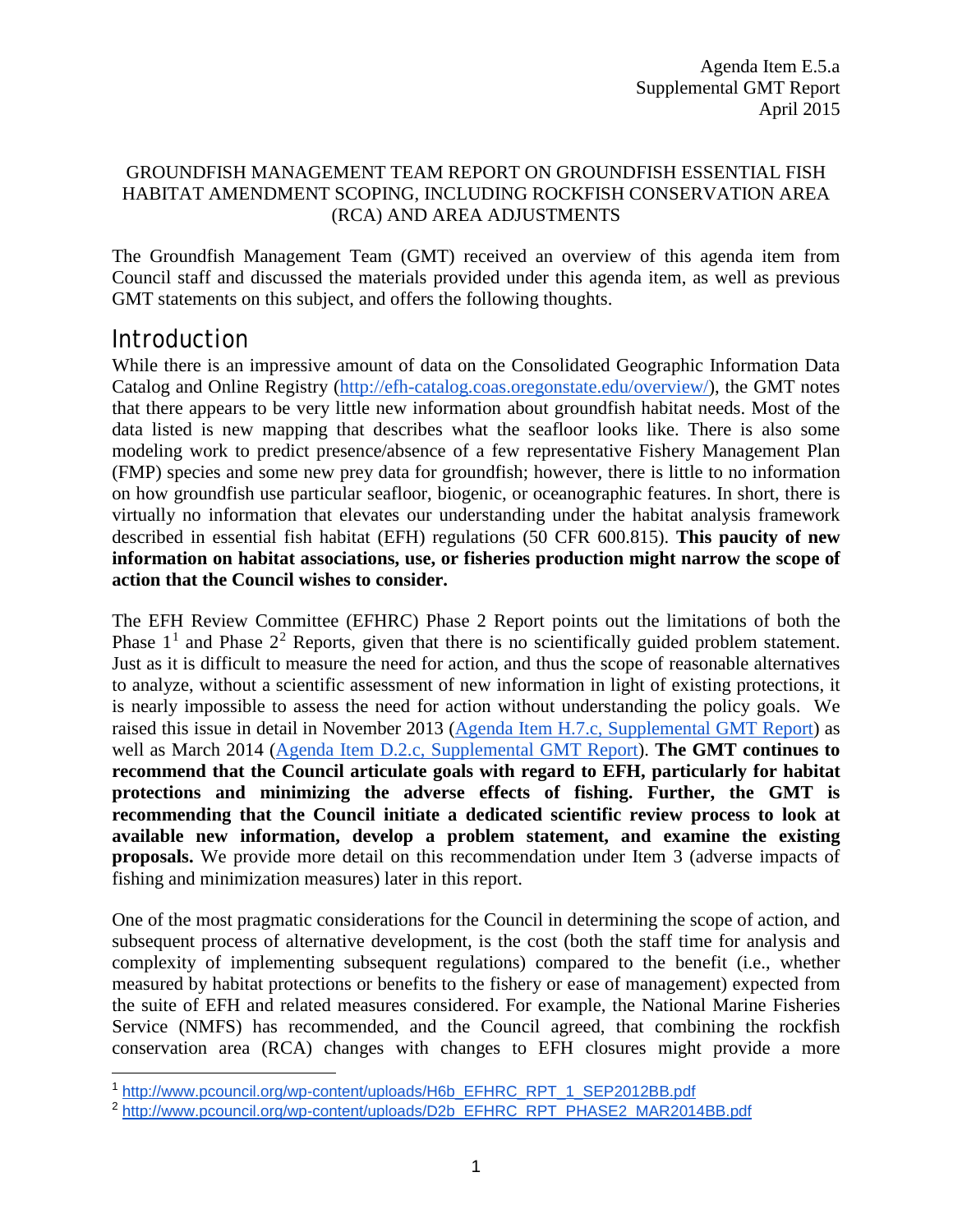comprehensive review of potential impacts to habitats and cumulative effects. The September 2014 Supplemental Joint Council/NMFS Staff Report [\(Agenda Item I.6.a\)](http://www.pcouncil.org/wp-content/uploads/I6a_Sup_Joint_NMFSandPFMCstaff_Rpt_SEPT2014BB.pdf) also provides a good graphic representation of other competing priorities and the associated staff time that the Council should take into consideration when debating the breadth of action necessary under Phase 3.

# EFH Measures and Area Modifications

The GMT reviewed and discussed Table 4 [\(Agenda E.5, Attachment 1,](http://www.pcouncil.org/wp-content/uploads/2015/03/E5_Att1_ScopingDocDRAFT_APR2015BB.pdf) April 2015) and provides the following comments to help the Council consider the scope of action to move forward. We've grouped items from Table 4 according to revisions that don't need an FMP amendment, those that require an FMP amendment, and those that might be better considered in a different rulemaking package.

# **Relatively simple updates that don't require an FMP Amendment**

The GMT notes that the new information compiled in the Phase 1 and Phase 2 Reports warrants updates to Appendices in the Groundfish FMP and that these updates could be made without an FMP amendment. We view these updates as relatively simple steps forward in the completion of Phase 3, and recommend that the updates begin being drafted now to free up time once the more complicated process of analyzing the alternatives gets underway. We understand that in some cases these updates are already underway and that adoption of these revised appendices could be done as Council floor time is available or at the same time as final action on the package.

#### **As such, the GMT recommends the Project Team review the recommendations in the Phase 1 and Phase 2 reports, and other relevant information from the EFH review, and begins drafting updates to the following items from Table 4 [\(Agenda Item E.5, Attachment](http://www.pcouncil.org/wp-content/uploads/2015/03/E5_Att1_ScopingDocDRAFT_APR2015BB.pdf)  [1\)](http://www.pcouncil.org/wp-content/uploads/2015/03/E5_Att1_ScopingDocDRAFT_APR2015BB.pdf)**:

**Item 1: Description and Identification: Habitat Components** 

The EFH Review compiled enough new information to warrant an update of habitat descriptions and life stages summaries (Appendix B).

## **Item 4: Non-fishing effects and conservation measures**

The GMT understands that updates to Appendix D are being drafted by NMFS and should be available for review by the end of 2015. If additional conservation measures are needed for activities from non-fishing effects, the GMT could recommend that the Council write a letter to the "action" agency noting any recommendations for new conservation measures.

## **Item 6: Conservation and Enhancement**

Similar to Item # 4, the GMT understands that Appendix D is in the process of being updated and that the Council, Advisory Bodies, and the public will have the opportunity to review the revised document at a later date. If concerns are noted, the GMT could recommend the Council write a letter to the "action" agency noting any additional recommendations for conservation and enhancement necessary to address adverse effects from non-Magnuson-Stevens Act (MSA) fishing and non-fishing activities, and cumulative impacts.

#### **Item 7: Prey species**

The Phase 1 Report includes enough new information to update the prey items descriptions of managed groundfish species in Appendix B3.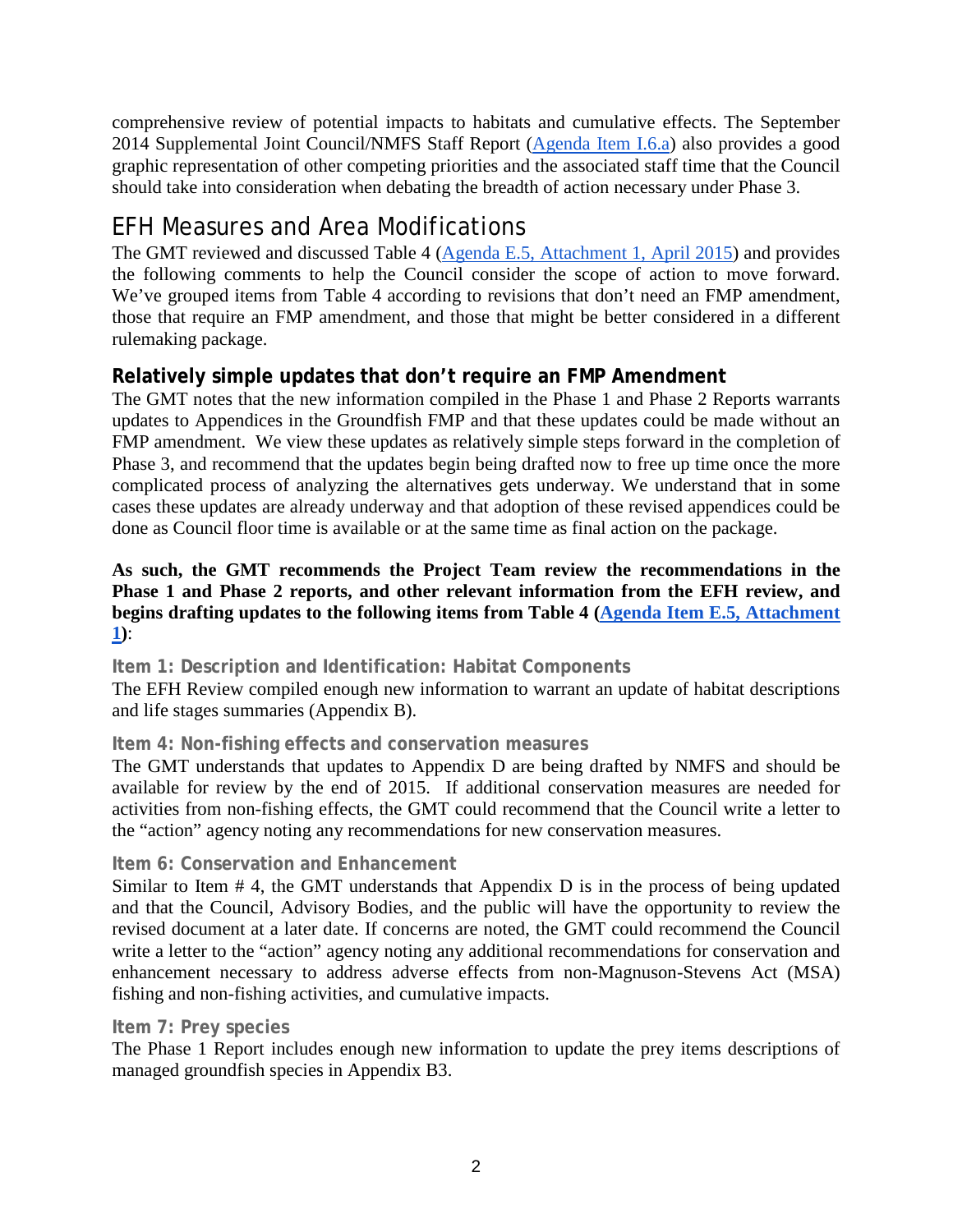#### **EFH Measures and Area Modifications that require an FMP Amendment**

The GMT recommends the following items from Table 4 [\(Agenda Item E.5,](http://www.pcouncil.org/wp-content/uploads/2015/03/E5_Att1_ScopingDocDRAFT_APR2015BB.pdf) Attachment 1) move forward for scoping, and provides considerations if they move forward.

**Item 2: Pacific Coast Groundfish EFH Description and Identification: Spatial extent** The Phase 1 report has enough new descriptive information on seafloor attributes to warrant updating the spatial description of EFH designations. One of the proposals suggests that abyssal grenadier should be added to the FMP as an ecosystem component (EC) species; however, the GMT notes abyssal grenadier is already an EC species.

EFH regulations at 50 CFR 600.805(b) require that (1) EFH be described for all species that are in the fishery management unit (FMU), and (2) FMPs identify the specific geographic location or extent of habitats described as EFH, and include maps or boundaries of EFH. The GMT understands the rule to require EFH for FMU species, but not for all EC (i.e. unmanaged) species included within the FMP. Given our understanding of the regulation, we don't think the spatial extent of the EFH area should extend beyond 3,500 m because none of the current FMU species occur beyond that depth. However, if the Council wants to recommend to NMFS implementation of a closed area beyond 3,500 m, they could use their discretionary authority under the MSA (Section 303 (2) (A)) as an alternative pathway (i.e. not related to EFH) to include such a closure in the FMP.

#### **Item 3: Adverse effects of fishing (MSA and non MSA) and minimization measures**

The Phase 2 report recommends applying conservation measures to MSA fishing activities, and recommending conservation measures for non-MSA fishing activities. The GMT has not delved into any detailed discussion on the proposals. However, we note here as we have in the past, and as the Phase 2 Report points out, that there has never been any scientific review of the proposals. The Phase 2 report further points out that there is insufficient information to measure the effectiveness of Amendment 19 of the FMP without a habitat assessment.<sup>[3](#page-2-0)</sup> That report similarly stated that having a scientific assessment and review process analogous to the stock assessment and harvest specifications process would provide a more robust and defensible look at how the EFH designations and management measures are working. The GMT notes that the Endangered Species Act (ESA) Recovery Plan process includes a similar review of data and structuring of metrics to measure progress.

The GMT is concerned that the existing scoping, alternative development, and review process envisioned at this time has insufficient scientific review. Specifically, we are concerned that while the Scientific and Statistical Committee (SSC) normally reviews the range of alternatives developed for some actions, such SSC review of alternatives developed by the Project Team (i.e., to address the purpose and need scheduled for adoption in September) will not be a thorough or rigorous scientific review. Typically, SSC reviews at Council meetings are fairly brief and just one of many agenda items they need to address over a few days. This focus on comparison of Alternatives to the purpose and need statement which would not constitute the level of scientific

 $\overline{a}$ 

<span id="page-2-0"></span><sup>&</sup>lt;sup>3</sup> NMFS. 2010. Marine fisheries habitat assessment improvement plan. Report of the National Marine Fisheries Service Habitat Assessment Improvement Plan Team. U.S. Dep. Commer., NOAA Tech. Memo. NMFS-F/SPO-108, 115 p. [https://www.st.nmfs.noaa.gov/st4/documents/habitatAssesmentImprovementPlan\\_052110.PDF](https://www.st.nmfs.noaa.gov/st4/documents/habitatAssesmentImprovementPlan_052110.PDF)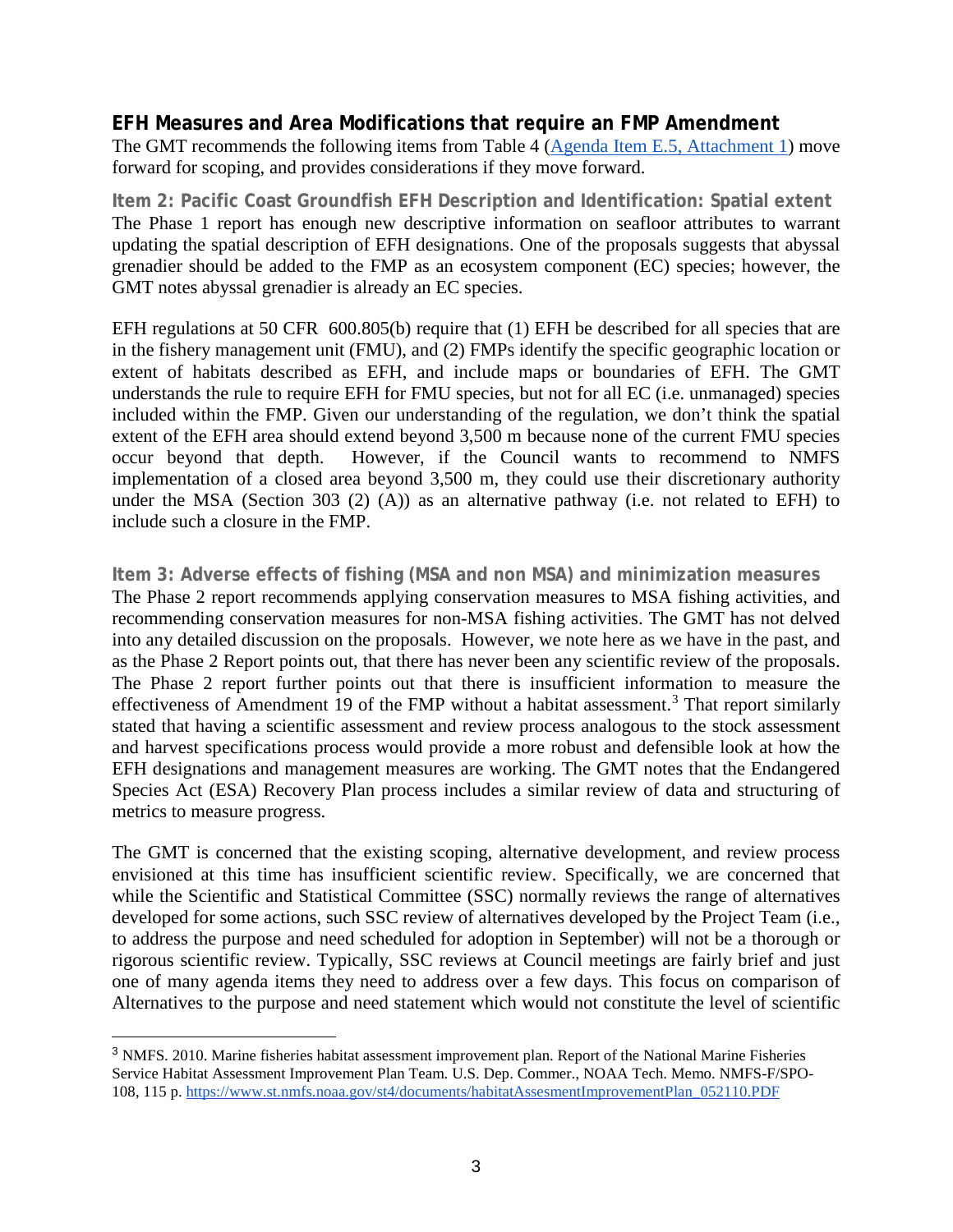review of available habitat information called for in the Phase 2 Report or suggested by the GMT here and in past reports.

**In sum, we recommend that a scientific review process analogous to stock assessment reviews or ESA Recovery Plan development take place for EFH. This could be accomplished with a dedicated scientific review panel that would develop a scientificallyguided problem statement (as recommended in the Phase 2 report) and then explore the relative merits of different proposals against that.** Such a review could occur over the summer to inform the draft purpose and need statement as well as the alternatives brought forward in September. As we mentioned in the introduction, it would be good for the Council to articulate its policy goals of the EFH program enacted under Amendment 19 as well to guide such a process.

This process could be split out and developed on a separate timeline from the updates to the description of fishing activities (described further below under Item 9) and other more easily accomplished tasks (e.g. updating Appendices) discussed above. The Council could consider whether to initiate this as an additional phase (i.e. Phase 4) of the EFH Review process, or whether to simply convene an independent, dedicated scientific review panel to report to the Council.

**Item 11: Comprehensive Trawl Rockfish Conservation Area (RCA) Adjustments (Omnibus #47)**

The original intent of RCAs was to protect overfished species, but it has evolved to include consideration to be used as a conservation measure for other species (e.g., spiny dogfish and longnose skate in 2013-2014). Groundfish management has also evolved with the implementation of the shorebased individual fishing quota (IFQ) program which relies on individual accountability to minimize impacts to overfished species and keep catch of target species within applicable limits. RCAs can also be effective at minimizing encounters with species that are not managed with IFQ (i.e., non-IFQ species). The EFH scoping process will consider EFH area closures intended to protect habitat, and these areas may overlap with RCAs or other Groundfish Closure Areas (GCAs). The analysis of EFH and RCA adjustments can be confused if done together, but we recognize that the merged process may provide some efficiencies since both have effects on habitat. Identification of areas that warrant habitat protection could overlap with areas of high bycatch. **Should the analysis consider these two types of area closures at the same time for efficiency, the GMT strongly recommends that the distinct differences of the purpose and need for EFH (habitat conservation) and RCAs or GCAs (species conservation) be explicitly described.**

**Relative to alternatives, the GMT recommends keeping the scope broad for now. If this issue moves forward, the GMT requests that (1) the Non-Government Organizations and Industry alternatives be brought forward as soon as possible, and (2) the Project Team should bring forward alternatives that include proposals to implement EFH closures within the current RCAs.** If this process was designed to consider EFH and RCA changes together to increase efficiencies in the analysis, it will be important to have the full range of potential alternatives on the table to inform the analysis.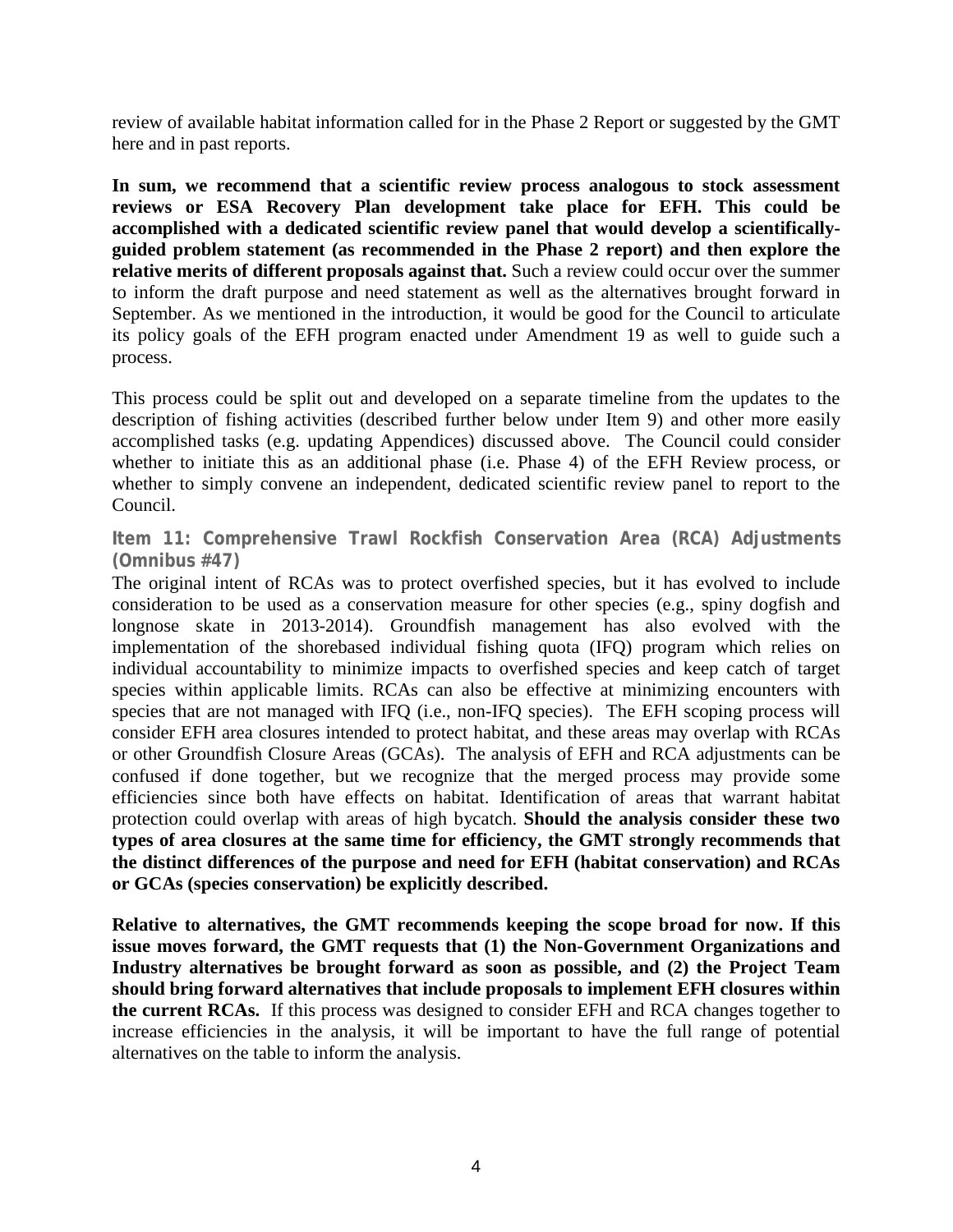#### **Item 8: Habitat Areas of Particular Concern**

The GMT understands that NMFS has completed most of the work to update Habitat Areas of Particular Concern (HAPCs) based on new information compiled in the Phase 1 and Phase 2 Reports and that the Council, Advisory Bodies, and the public will have the opportunity to provide comments on the updates and make recommendations regarding new HAPCs, if necessary, at a later date.

#### **Item 9: Research and Information Needs**

In September of last year, NMFS responded to Council member questions on the effectiveness, accuracy, and completeness of EFH [\(Supplemental Information Report 7\)](http://www.pcouncil.org/wp-content/uploads/IR7_Sup_NMFS_EFH_EvalRpt_Sept2014BB.pdf). That report anticipates receiving an ESA Biological Opinion in 2015 that would describe how Amendment 20 (trawl rationalization) to the groundfish FMP affected fishing patterns (e.g. areas and intensity of trawl effort, increases in fixed gear effort from gear switching, etc). However, there is currently no information available on those fishing patterns. Therefore, there has been no analysis of potential benefits or potential threats to habitats from this major restructuring of the fishery. Additionally, the fishing intensity graphs currently include information from 2002 to 2006 (before the implementation of Amendment 19) and 2006 to 2010 (after the implementation of Amendment 19) but do not include the period from 2011 to 2014, which would allow for the analysis of RCA considerations for the shorebased IFQ program. This description of the current fishing pattern under the shorebased IFQ program should take place prior to the scientific review discussed under Item 3 above.

#### **The GMT recommends that prioritized research recommendations be moved into an Appendix to allow for future updates to research and data needs without an FMP amendment.**

#### **Item 10: Review and Revise Process**

A number of process questions, challenges, and delays have hampered this EFH review. This includes but is not limited to: questions about recusal; the inclusion of the minority reports in the EFHRC Phase 2 Report; and the ongoing questions related to measuring progress of EFH designations and management measures toward meeting the Council's habitat goals. **The GMT recommends that the Council include changes to the process, particularly the inclusion of a scientific review process for new data, in the scope of actions for analysis. The GMT further recommends that a process improvement effort similar to that undertaken for the biennial specifications would benefit future EFH reviews.**

#### **Item 13: Remove small footrope restrictions shoreward of the RCA (Omnibus #47)**

In 2006, Amendment 19 required the use of small footrope gear shoreward of 100 fathoms to protect EFH. The small footrope restriction also provides species protections by limiting access to hard-bottom habitats, which was one of the original purposes of encouraging the use of that gear on the shelf (see Section 3.3 of the [Amendment 13 Environmental Assessment\)](http://www.pcouncil.org/wp-content/uploads/gfa13.pdf). It is difficult to evaluate this proposal without knowing what RCA proposals might be brought forward. The GMT supports retaining this item as an option for scoping.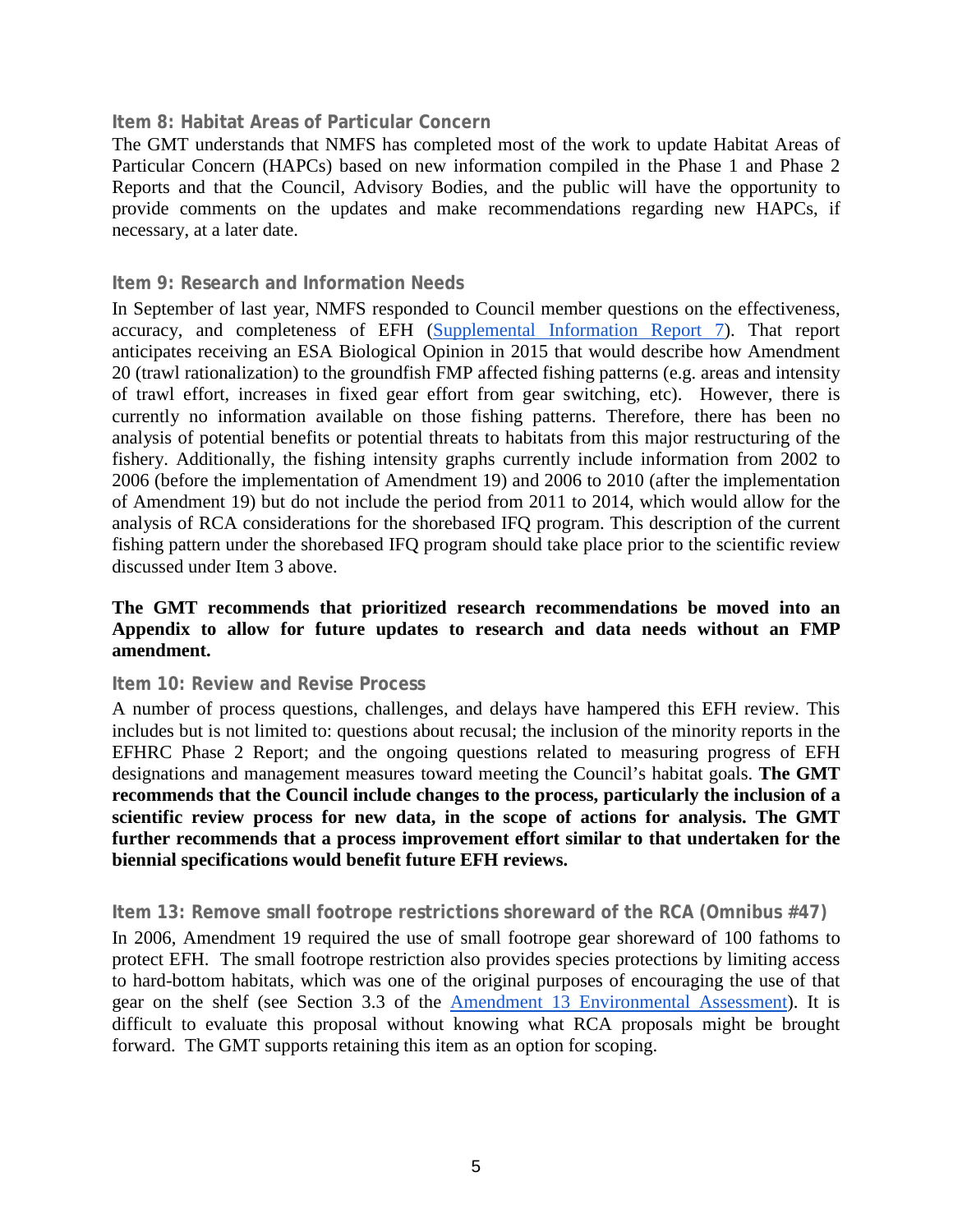#### **Items to consider in another rulemaking package**

The GMT discussed the following two items relative to their linkage to habitat and recommend that if the Council chooses to analyze them that they be analyzed through a different regulatory package than EFH and area modifications.

#### **Item 12: Allow year-round midwater non-whiting fishery (Omnibus #47)**

The GMT notes that the link to habitat does not appear to be very strong for this item. We recognize that consideration for this issue was included in the EFH package because it is believed that midwater gears may make intermittent bottom contact; however no analysis has been conducted to date to determine if and how often such interactions occur for this fishery. Since species targeted in the midwater non-whiting fishery are quota managed, the GMT does not see how extending the season alone would increase bottom contact impacts. However, analysis of this topic might show a change in salmon encounters due to increased midwater trawling earlier in the year (i.e., seasonal impacts for migrating species). **The GMT understands that this topic needs to be analyzed; however, the EFH analysis and rulemaking package might not be the best place for analysis of this item**. **If this item moves forward here, or in another regulatory package, the GMT recommends that it be considered on a coastwide basis, however south of 40° 10' N. lat., the Council may wish to limit the scope to the area seaward of the 100 fathom depth contour.** Currently, midwater gear is prohibited shoreward of the RCA at 100 fathoms to reduce salmon interactions and the Council may wish to retain such measures under a year-round opportunity. Coastwide consideration would spread the benefit to more of the midwater fleet and would provide a broader range for consideration.

#### **Item 14: Close the 60-mile Bank to reduce cowcod bycatch (Omnibus #66)**

The Groundfish Advisory Subpanel (GAP) identified this item due to concern for increased prohibited species impacts (e.g. cowcod and bronzespotted rockfish). Currently, the area is open to the commercial fishery, as it is seaward of the 150 fathom depth contour line as specified in federal regulation; however it is closed to recreational fishing. The current depth contour waypoints specified in federal regulation (50 CFR 660.71 and 660.72) do not extend into this location. Further, establishing the depth contour waypoints in this region may not address the issue. It may be more appropriate to establish an area closure, to fully address the concern for impacts. The vessels fishing this area have not carried observers due to lack of space or being deemed unsafe. Industry members have expressed fear that large prohibited species catches could be observed (e.g. by an enforcement flyover), and multiple fisheries may be curtailed or closed. As a result, this item should be addressed as soon as possible. **The GMT recommends that this be analyzed in another regulatory package that will implement the closure as soon as possible.** 

#### **Item 15: Fishing in more than one IFQ management area**

 $\ddot{\phantom{a}}$ 

This management measure proposes to allow harvesting and selling of fish from two different management areas.<sup>[4](#page-5-0)</sup> This issue does not have a strong link to EFH and area modifications but rather is primarily an efficiency measure for the IFQ fleet. **As such, the GMT recommends this** 

<span id="page-5-0"></span><sup>4</sup> Movement and setting of fixed gear from one management area to another for the IFQ fishery (baited or unbaited) is scheduled to be evaluated under the Vessel Movement Monitoring (VMM) process. However, harvesting and selling is not covered.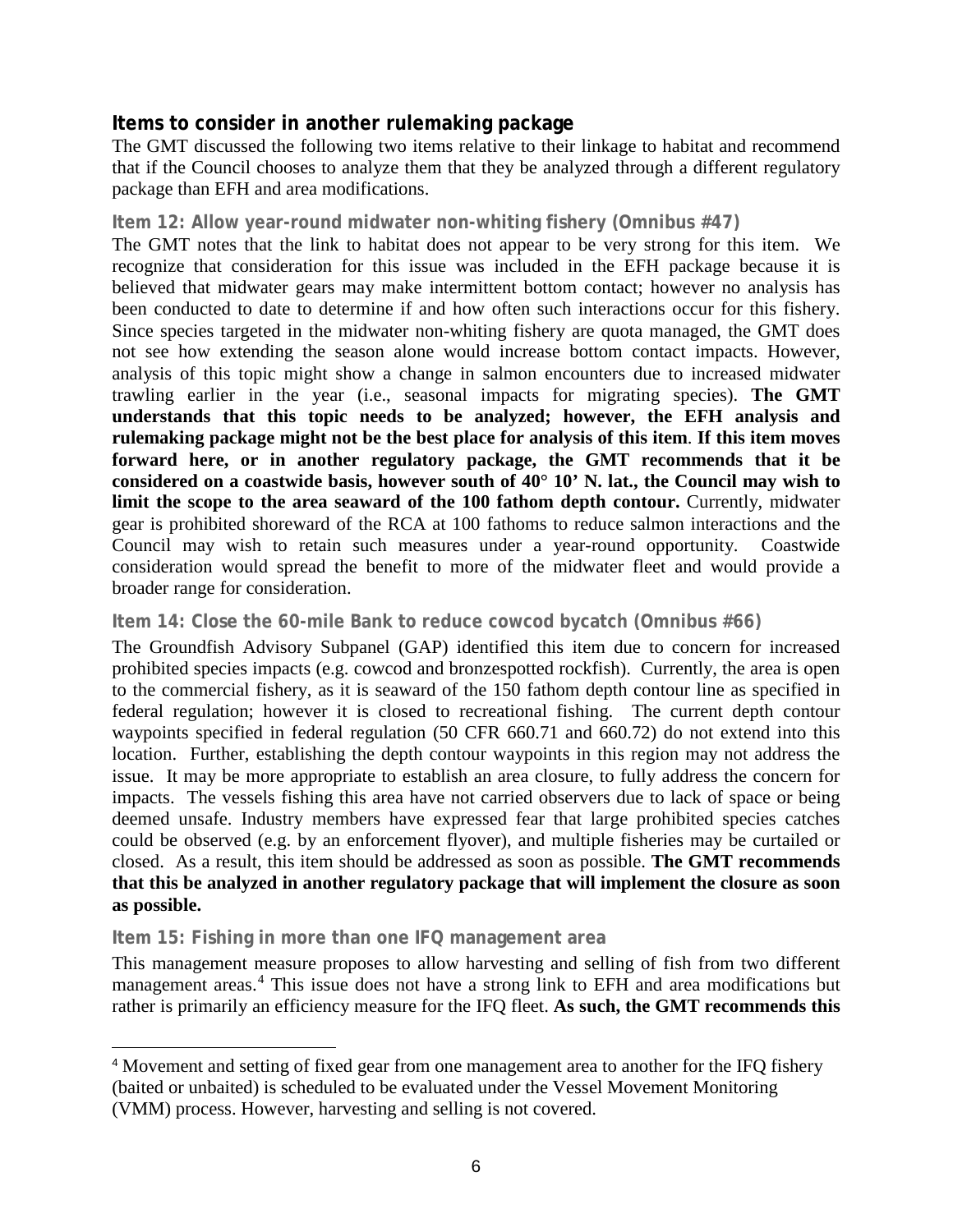#### **matter be removed from the EFH and Area Modifications package and forwarded under another consideration.**

**Item 16: Eliminating the selective flatfish trawl requirement shoreward of the RCA** This issue might be more appropriate under the Gear Regulations update since, as noted in Attachment 1, it does not have a strong habitat nexus, which is scheduled for September 2015. Given the considerations for comprehensive RCA modifications, the distinction of shoreward of the RCA may no longer be relevant. The Council should consider the changes in the RCA adjustments as it relates to gear requirements. **The GMT recommends that consideration to remove the selective flatfish trawl requirement be removed from the EFH and Area Modifications package, and forwarded under the gear regulations update Agenda Item currently scheduled for Council deliberation in September of this year.**

## **Other**

#### **Item 5: Cumulative Impacts Analysis**

It is our understanding that cumulative effects of EFH and area modifications will automatically move forward as part of any National Environmental Policy Act analysis conducted through the process of amending the FMP.

#### **GMT Recommendations:**

- 1. **The paucity of new information on habitat associations, use, or fisheries production might narrow the scope of action that the Council wishes to consider.**
- 2. **The GMT continues to recommend that the Council articulate their goals with regard to EFH, particularly for habitat protections and minimizing the adverse effects of fishing. Further, the GMT is recommending that the Council initiate a dedicated scientific review process to look at available new information, develop a problem statement, and examine the existing proposals.**
- 3. **The GMT recommends the Project Team review the recommendations in the Phase 1 and Phase 2 reports, and other relevant information from the EFH review, and begins drafting updates to the following items from Table 4 [\(Agenda Item E.5,](http://www.pcouncil.org/wp-content/uploads/2015/03/E5_Att1_ScopingDocDRAFT_APR2015BB.pdf)  [Attachment 1\)](http://www.pcouncil.org/wp-content/uploads/2015/03/E5_Att1_ScopingDocDRAFT_APR2015BB.pdf)**:
- 4. **If the Council wants to recommend to NMFS implementation of a closed area beyond 3,500 m, they could use their discretionary authority under the Magnuson Act (Section 303 (2) (A)) as an alternative pathway (i.e. not related to EFH) to include such a closure in the FMP.**
- **5. The GMT strongly recommends that the distinct differences of the purpose and need for EFH (habitat conservation) and RCAs or GCAs (species conservation) be explicitly described.**
- **6. Relative to the comprehensive trawl alternatives, the GMT recommends keeping the scope broad for now. If this issue moves forward, the GMT requests that (1) the Non-Government Organizations and Industry alternatives be brought forward as soon as possible, and (2) the Project Team should bring forward alternatives that include proposals to implement EFH closures within the current RCAs.**